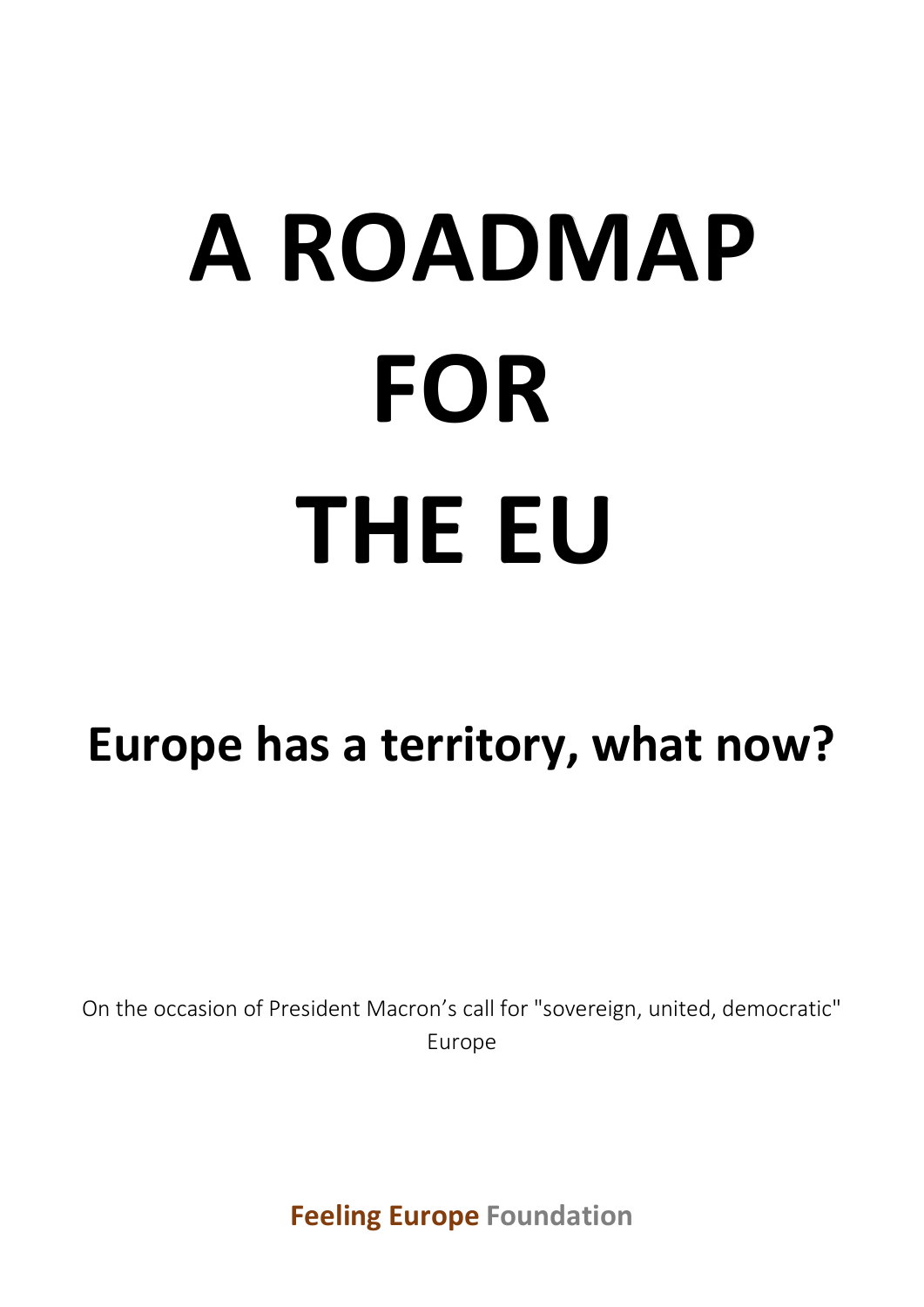**Feeling Europe Foundation** fosters and guides values and affairs, aiming to improve living conditions as well as human condition. The desk:

- brings European values and affairs in front;
- takes position as nexus between citizens and institutions;
- delivers resonance, builds, informs and connects;
- is doing research.

Changing moral standards and values did stimulate to share European values and affairs. This is done via the website **[www.feelingeurope.eu](http://www.feelingeurope.eu/)**, social media, campaign material, the network, and by taking part in gatherings focused on all learning disciplines of life. The desk is an outgrowth from the conferences '**[Europe: A Beautiful Idea?](http://www.feelingeurope.eu/Pages/europe%20a%20beautiful%20idea.pdf)**' (5th) and **['The Sound of Europe'](https://web.archive.org/web/20170328022215/http:/www.eu2006.at/en/The_Council_Presidency/Conference_The_Sound_of_Europe/index.html)**.

The next centres are committed: The Nexus Institute, Center for European Policy Studies (CEPS), Bruegel, Dutch Chapter of the European Movement International, Dutch Society for International Affairs, the Royal Dutch Economic Association, Caux Round Table for Moral Capitalism, Convention of Independent Financial Advisors.

The founder lives and is trained in the Netherlands. He worked for decades in several professions and business at financial institutions, mainly within the internal control sector, and from managerial positions. He got involved in the different stages of the classic financial bubble.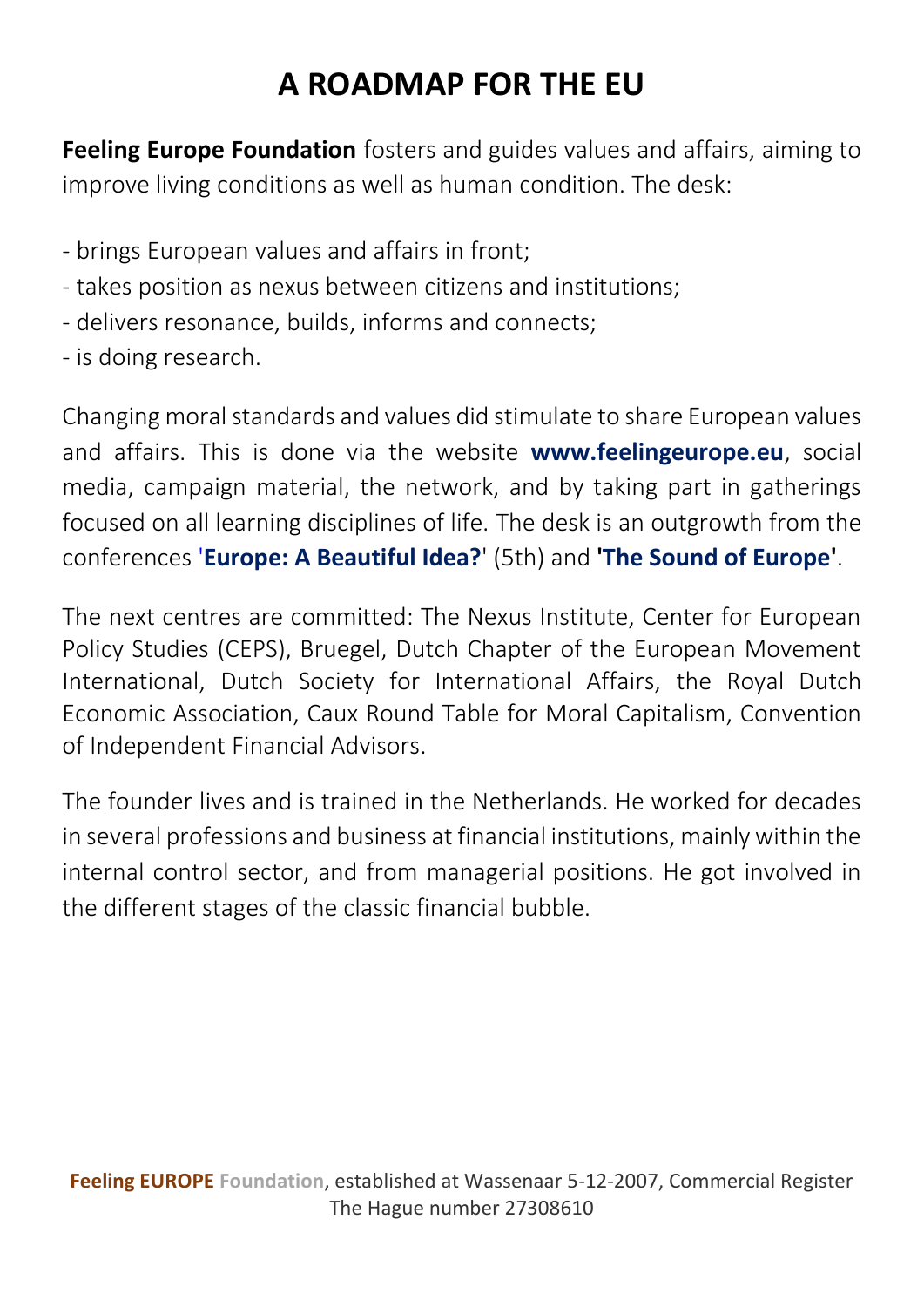# **'In order to propose all the changes our political project needs'**

**'Too much is tilting to remain in stalemate and debates and decisions on SDGs, pollution, functioning of the financial economic system and about how to shape our common future, rise far above national parliaments mandate'**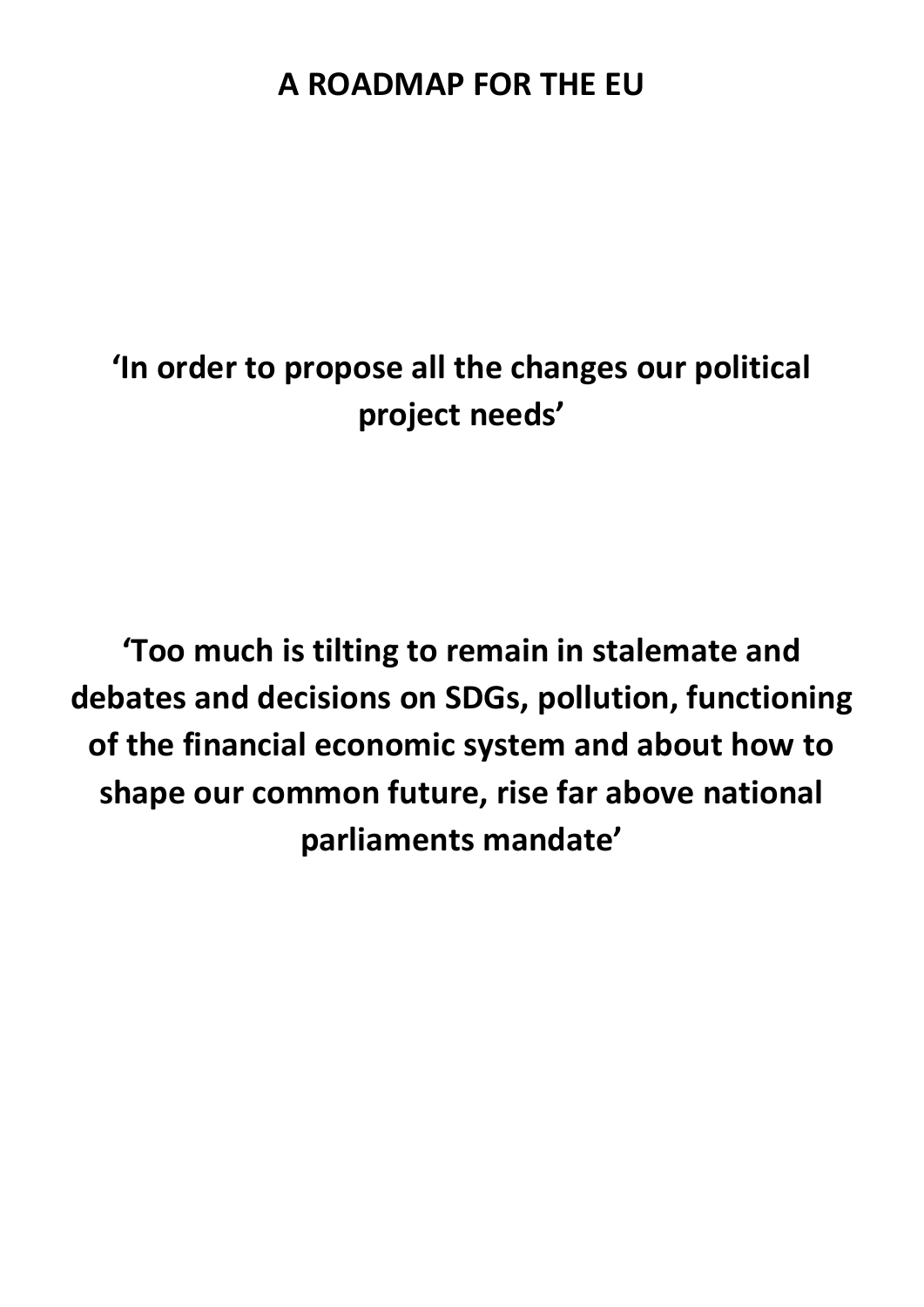In 1517, Desiderius Erasmus Roterodamus wrote 'Querela pacis', The complaint of peace. He focuses, among other things, against nationalism:

"When kings can find no cause anymore to practice their vices, as indeed they seldom can, then they set their wits to work to invent some fictitious but plausible occasion for a rupture. They will make use of the names of foreign countries, artfully rendered odious to the people, in order to feed the popular odium, till it becomes ripe for war, and thirsts for the blood of the outlandish nation, whose very name is rendered a cause of hostility. This weakness and folly of the very lowest classes of the people, the grandees increase by artful insinuations, watchwords, and nicknames, cunningly thrown out in debates, pamphlets, and journals.

Certain of the clergy, whose interest it is to cooperate with the grandees in any unchristian work, join, with great effect, aided by religion, in a pious imposition on the poor. Thus, for instance, an Englishman they say, is the natural enemy of a Frenchman, because he is a Frenchman. A man born on this side the river Tweed must hate a Scotchman, because he is a Scotchman. A German naturally disagrees with a Frank, a Spaniard with both.

O villainous depravity! The name of a place or region, in itself a circumstance of indifference, shall be enough to dissever your hearts more widely than the distance of place, your persons! A name is nothing, but there are many circumstances, very important realities, which ought to endear and unite men of different nations. As an Englishman, you bear ill-will to a Frenchman. Why not rather, as a man to a man, do you not bear him good-will? Why not as a christian to a christian? How happens it, that such a frivolous thing as a name avails more with you than the tender ties of nature, the strong bonds of christianity?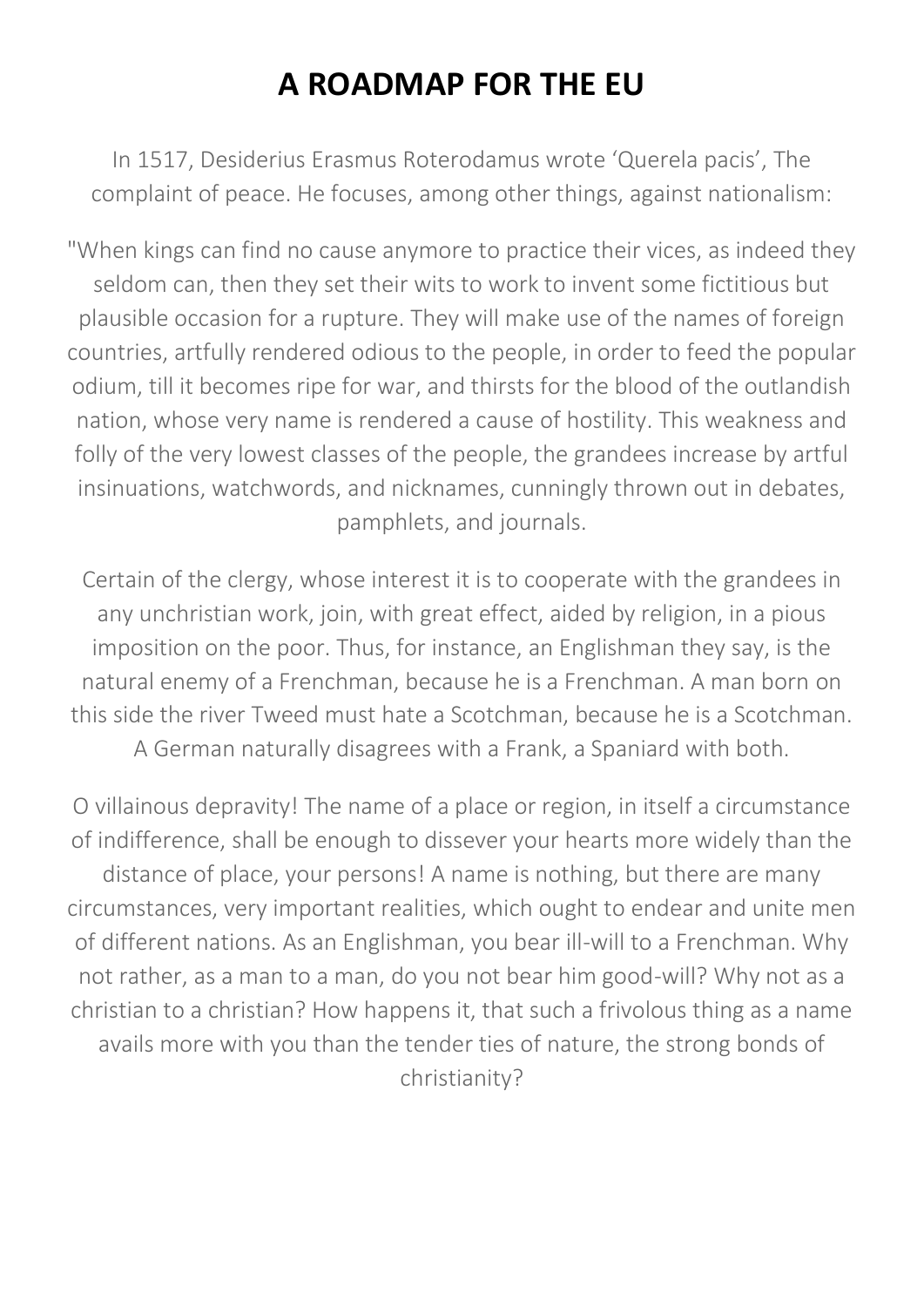Place, local distance, separates the persons of men, but not their minds. Hearts can gravitate to each other through intervening seas and mountains. The river Rhine once separated the Frenchman from the German, but it was beyond its power to separate the christian from the christian. The Pyrenean mountains divide the Spaniards from the French, but they break not that invisible bond which holds them together in defiance of all partition, the communion of the church. A little gut of a sea divides the English from the French; but if the whole Atlantic ocean rolled between them, it could not disjoin them as men united by nature; and, while they mutually retain the christian religion, still more indissolubly cemented by grace."

---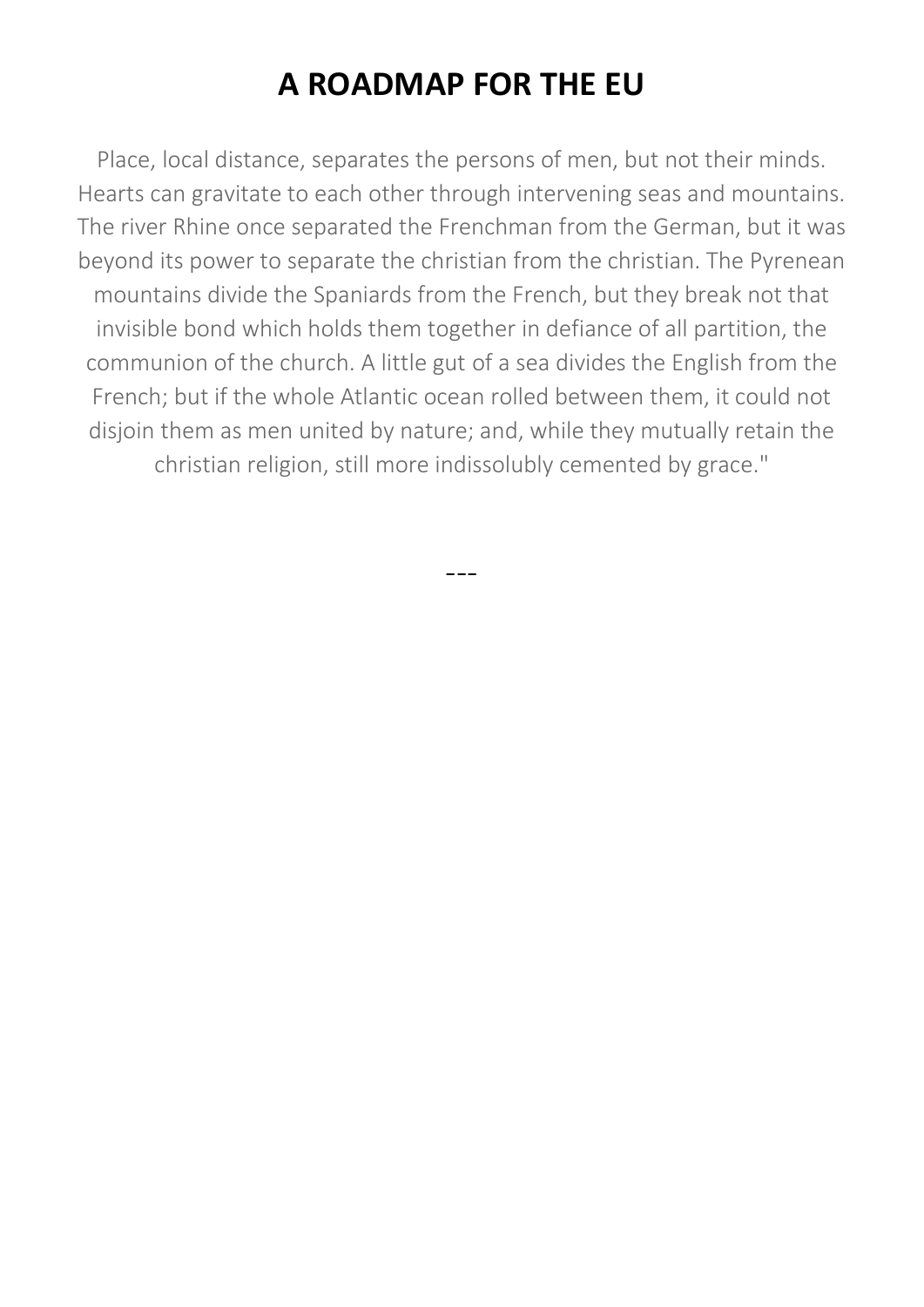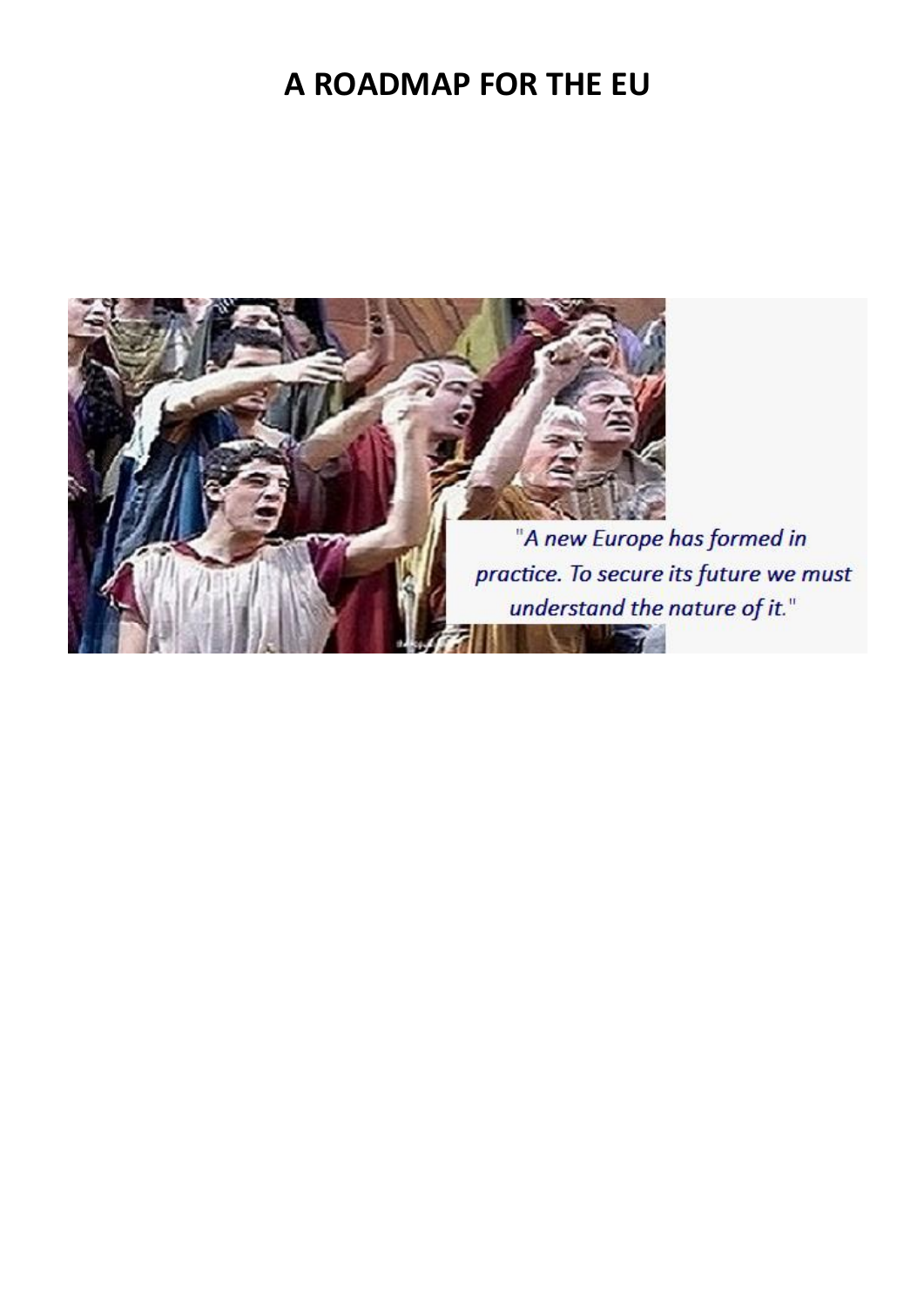**The goals of the European Union are:**

- **promote peace, its values and the well-being of its citizens**
- **offer freedom, security and justice without internal borders**
- **sustainable development based on balanced economic growth and price stability, a highly competitive market economy with full employment and social progress, and environmental protection**
- **combat social exclusion and discrimination**
- **promote scientific and technological progress**
- **enhance economic, social and territorial cohesion and solidarity among EU countries**
- **respect its rich cultural and linguistic diversity**
- **establish an economic and monetary union whose currency is the euro**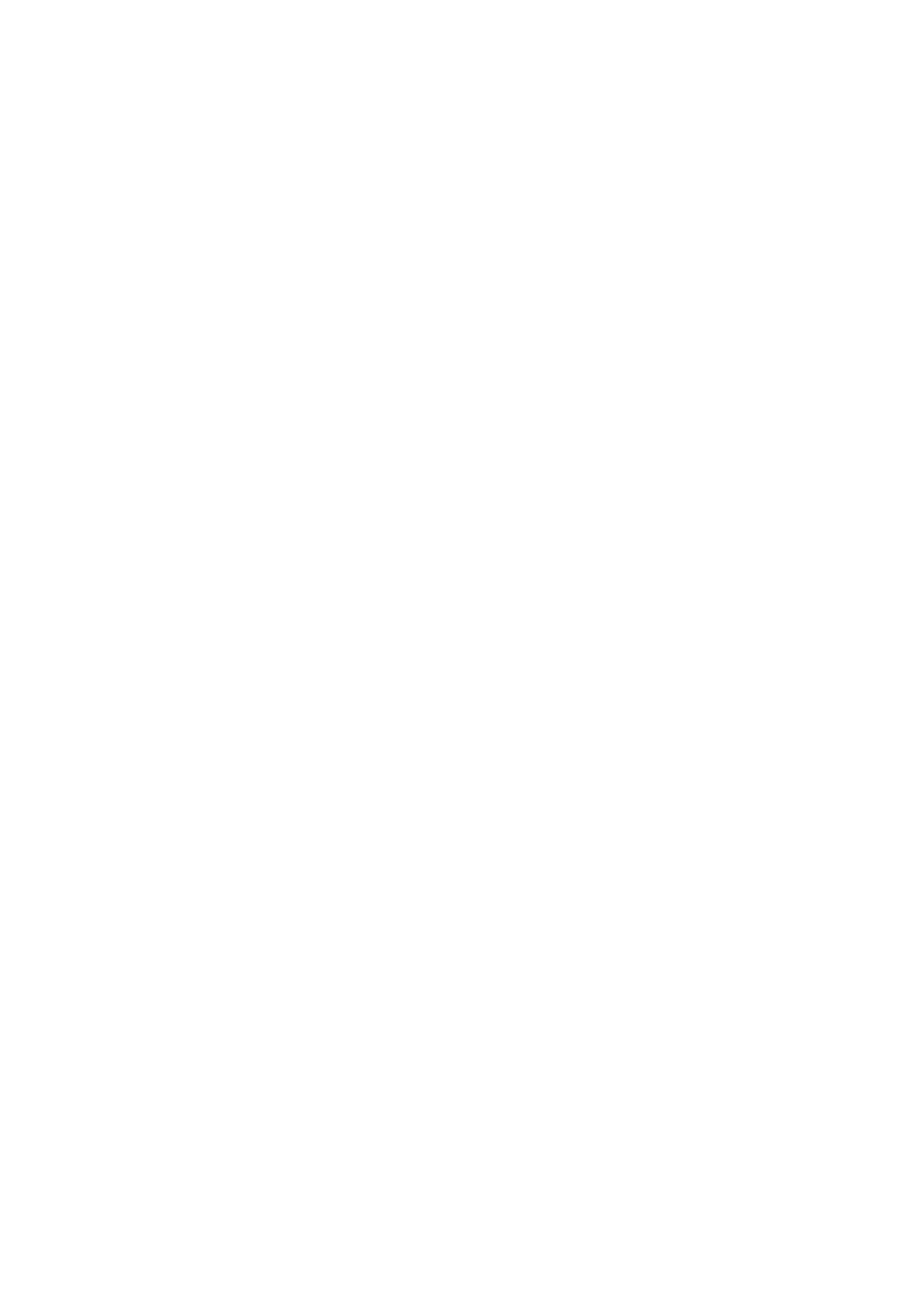| <b>INTRODUCTION</b>                 | 1/9 |
|-------------------------------------|-----|
| <b>A ROADMAP</b>                    | 3/9 |
| <b>HOW CAN WE MOVE FORWARD?</b>     | 4/9 |
| <b>WHAT HAS ALREADY EMERGED?</b>    | 5/9 |
|                                     |     |
| <b>WHAT BIG ISSUES TO COMPLETE?</b> | 6/9 |
| - IS IT THE COUNCIL, STUPID?        | 7/9 |
| - MONETARY UNIT                     | 7/9 |
| - PROTECTION                        | 8/9 |
| - ENERGY                            | 8/9 |
| - POLLUTION                         | 8/9 |

# **References**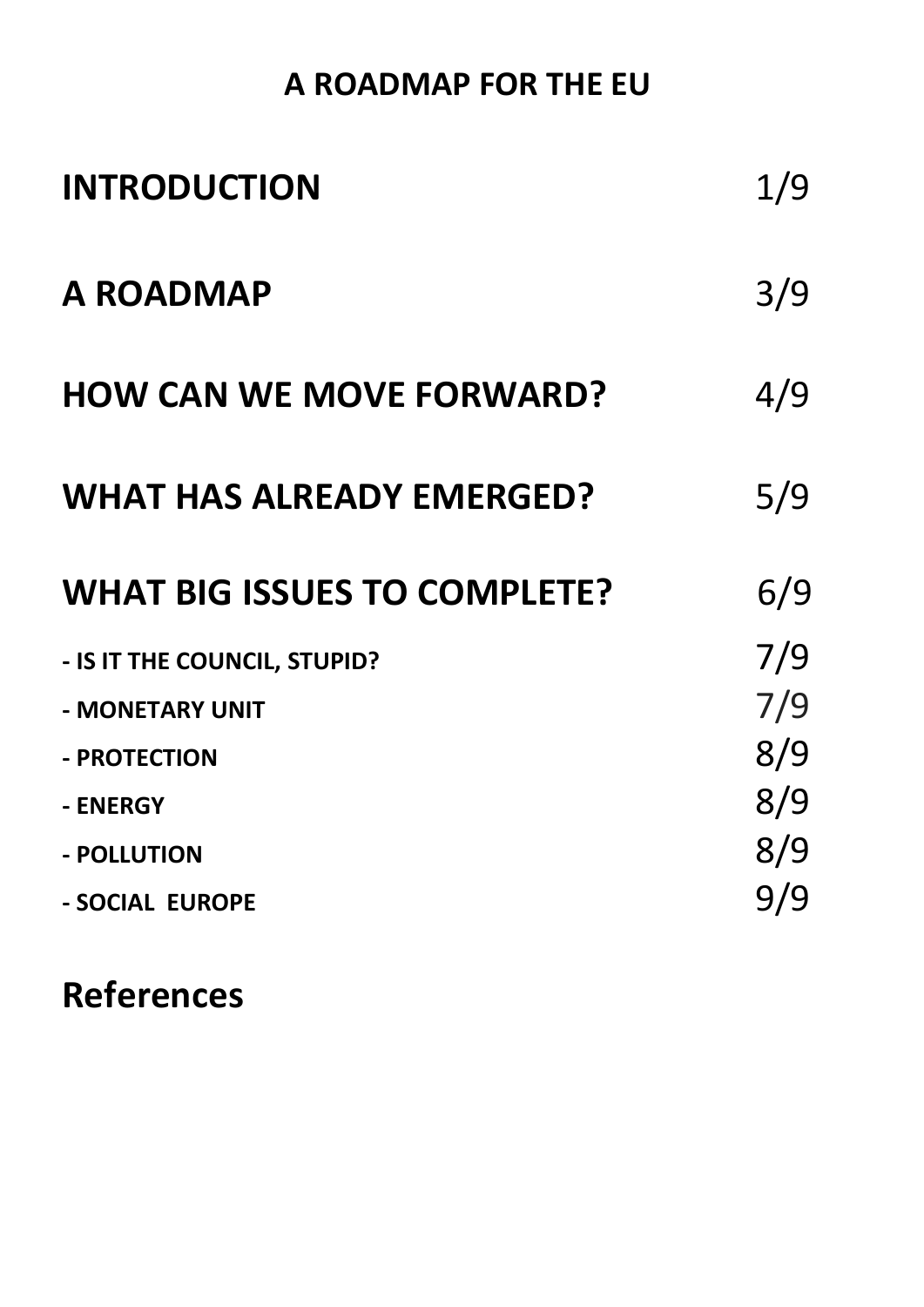#### **INTRODUCTION**

Sydon, Gorty, Athens, the era from Cicero to Marcus Aurelius (**1**), cities along the Via Regia (**2**), St. Petersburg, Berlin, Venice, London, Prague, Lisbon, Serajevo, Budapest, Vienna, Trieste, Edinburgh, …. "*Her journey was so remarkable, the whole landmass west of her home country is named Europa in honor of her*" writes Stephen Fry in Mythos.

Europe's culture and scientific development transcends national borders and Europe caused boarder-cross destruction, pollution and hugh financial debt. These days many Europeans live in discontent. Today we are in Paris, one of the cities along the via Regia, to define a roadmap.

For many reasons, European societies revolt (**3**). How can we achieve a better society? Must Europe once again be first on fire before we see the value of its construction? No, **we are obliged to prevent such and to discuss ideas**; we refuse to join le trahison des clercs.

The European space, made possibe through creativity and its supranational institutions, which make longlasting peace and common prosperity. Europe's characteristics and achievements should be explained: the battlefield from then made way for AFSJ (**4**), a democratic area with rule of law, where debates, discussions and dialogues take place, and citizens live in peace and enjoy a great deal of individual freedom and social protection.

Africa sees Europe as a 'paradise', while we Europeans live in discontent sometimes equal 1789, 1830, 1848, and 1968, and let dominate apathy and ignorance. But indeed, the European idea and project is 'under attack', from the outside as well as the inside. Russia is revanching itself because of events from the past, China tries to be the largest world power in 30 years, and large groups of fighters want out of a certain conviction build up their own way of living together at the expense of almost all other cultures.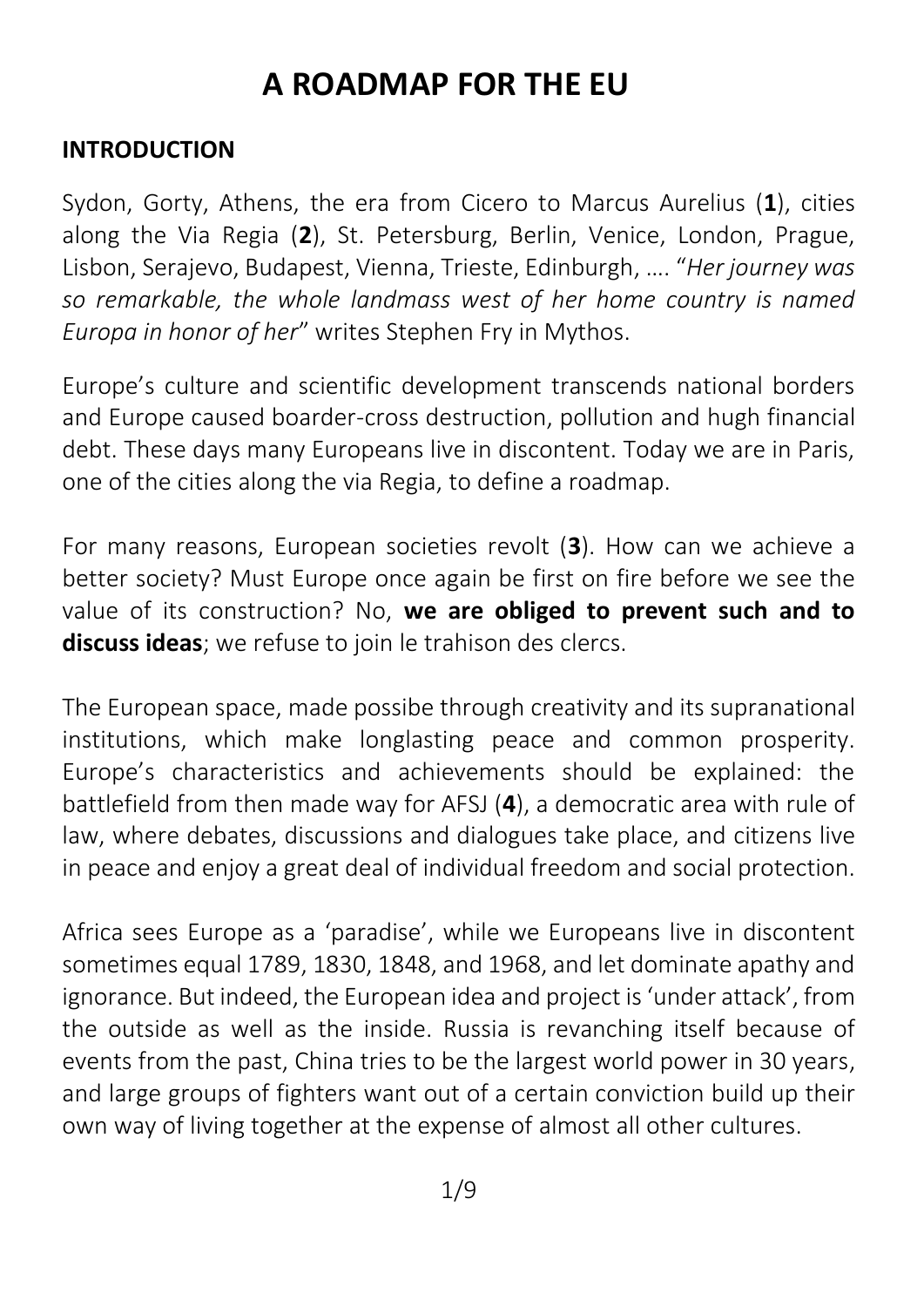From the inside:

- a large minority doesn't realize the added value no longer or is indifferent to it
- for own electoral gain: demagogues are yelling "boss in your own house" to voters who feel insecure about their own future in a drifting world
- as a result of flaws in the construction of the euro and implementation (and compliance) of Schengen acquis, and
- due to the great recession, which caused serious social unrest.

These aspects, together with the vision of the nation state as a cultural and political community, undoubtedly contributed to the lack of will to share sovereignty in general and in a number of key areas in particular, and to keep considerable autonomy at state and local levels.

**Be honest with Europe**

Europe is quite alone, the people pay close attention. We have an area with its roots of humanism and room for faith. What now? Although recently the world turned from humanistic attitude into more tribal behaviour, we should not step into race and ethnic thoughts which can lead to variant treatment and impact social identity giving rise to racism and the theory of identity politics, but our priorities must be focussed on concluding **political agreements**, the completion of **unfinished business**, strengthening **democracy** and **citizens' engagement**.

There is already initiative: the **new strategic agenda for the EU 2019 –2024** (**5**) and the embracement of **policy proposals by the new Commission**, which however may have overestimated support for its ambitions in the Council. The level of ambition and related commitment from von der Leyen may work well in showing visionary leadership, but it may harm the moderation required for actual progress. To take further steps it is recommendable to be honest with Europe and to define realistic objectives.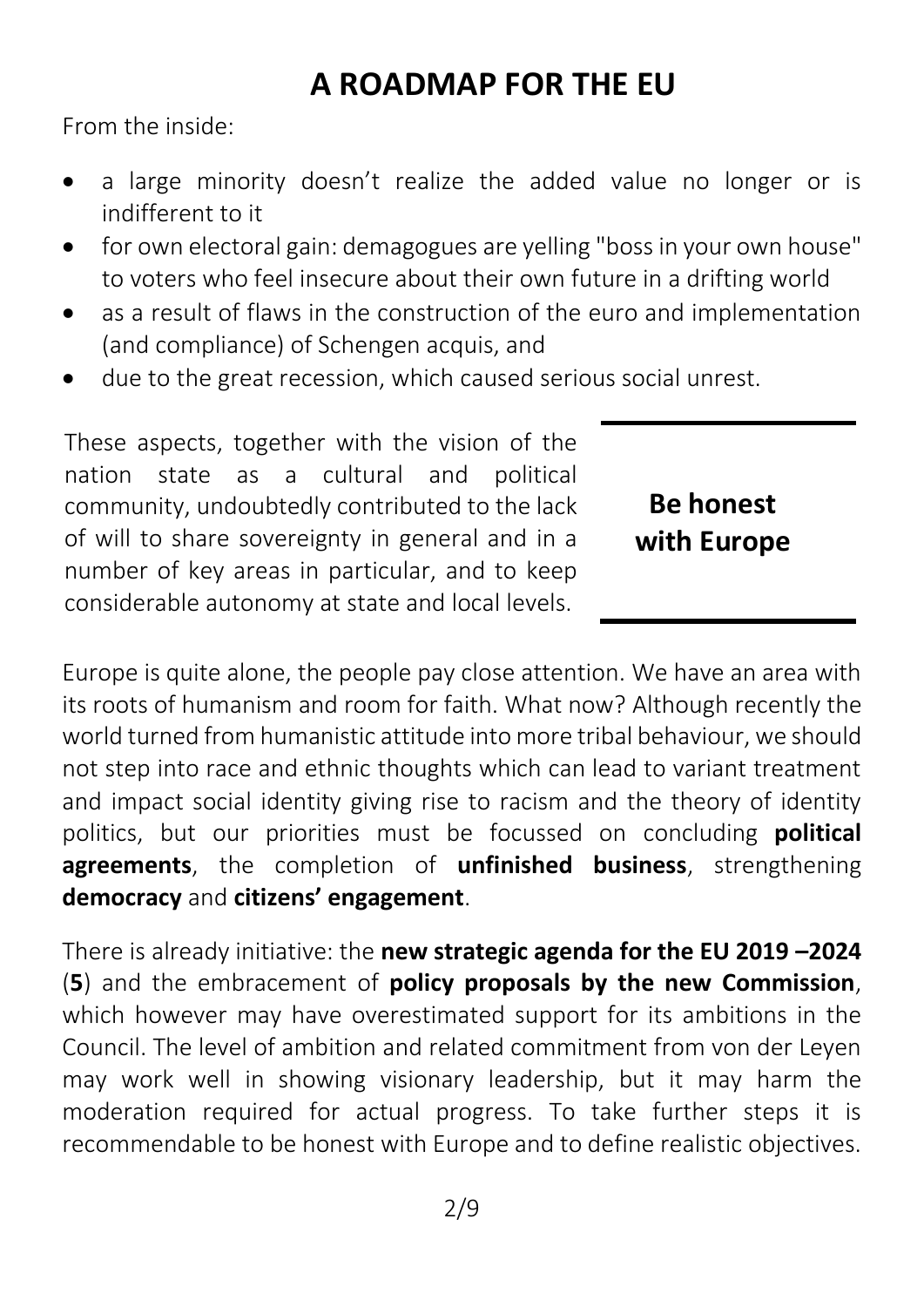## **work further on a European authority (transgovernmental method?) to steer protection, foreign policy, energy, pollution, euro unit**

| a brief, clear and<br>fair narrative<br>about Europe to<br>all citizens |                                                        |  | <b>Prepare the</b><br>people for<br>changes to<br>come |                                                                       |  | Capture and<br>implement key<br>political<br>agreements |  |
|-------------------------------------------------------------------------|--------------------------------------------------------|--|--------------------------------------------------------|-----------------------------------------------------------------------|--|---------------------------------------------------------|--|
|                                                                         | participate fully<br>in the 'Big<br><b>Chess Game'</b> |  |                                                        | Complete<br>unfinished<br>business (euro<br>unit, Schengen<br>acquis, |  |                                                         |  |

**enter into a modern social contract and a European solidarity, coupled with conditionality (for this, negative** 

**side effects of neo-liberalism must be reduced)**

**continue to focus on enlargement**

**radiate that you care about the soul of Europe: revive its grand history and culture of places where people discuss and where ideas are born**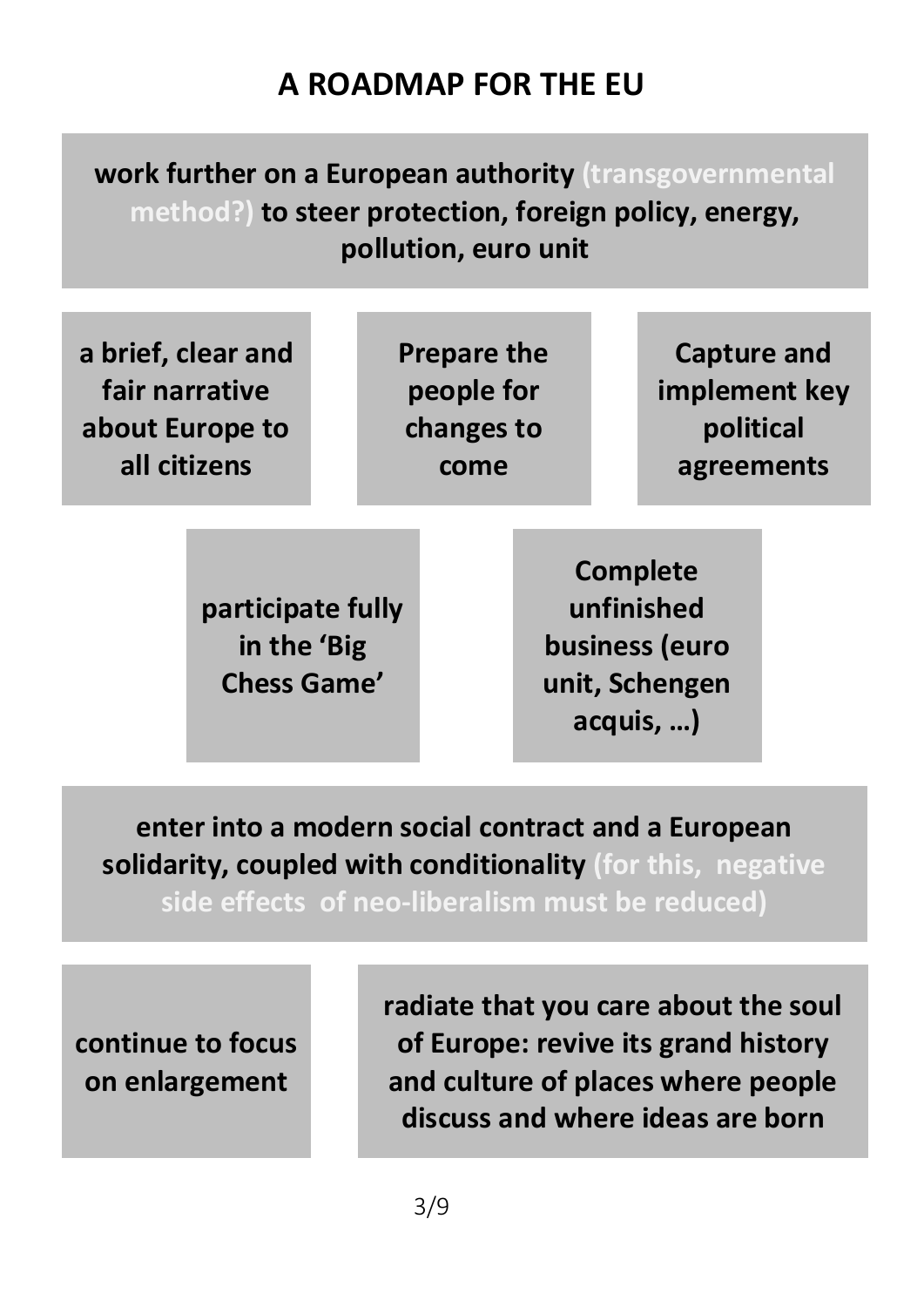#### **HOW CAN WE MOVE FORWARD?**

We need insights, schooling and a strong narrative about both **the Idea of Europe** and **the European project.** Politics and education have a duty to emphasize the importance of the European construction, its role, position and added value, as well what the Union can't and will not do because member states are able and want to do it by themselves.

|         | Fifteen years ago, during the conference "Europe: A Beautiful                                                                                        |
|---------|------------------------------------------------------------------------------------------------------------------------------------------------------|
|         | <b>Idea?</b> ", was stated: "Europe is more than a market and a single                                                                               |
| 15 Yrs  | currency, the European spirit is missing, Europe suffers from an                                                                                     |
| ago     | identity crisis, you only become aware of values when you lose                                                                                       |
| was     | them, the EU has lost its citizens somewhere on the road, fear,                                                                                      |
| stated: | uncertainty and nationalism are re-emerging, what are the                                                                                            |
|         | European countries going to do about social exclusion, do we<br>want to make a beautiful museum, or do we also want to be a<br>player in the world." |

The idea of Europe brings us the coffeehouses, salons, monasteries and universities where conversations and discussions take place and where ideas are born, which benefit societies in a spiritual, artistic, literary and social sense. The result: love, beauty, truth, and greatness, rule of law, a life with humanism, and the heritage of Gothic art, the Renaissance, the Baroque, the Enlightenment and Romanticism.

We must fulfill the statements and revive such a culture.

The last big European project, **the European Union**, put an end to the frequent and bloody wars between neighbours, which culminated in the Second World War and is working to unite European countries economically and politically (**6**).

We Europeans must stand up to unite us further.

Without doubt, we must not abandon such Europe and further European cooperation, because we want to keep, to increase and to protect our prosperity and well-being.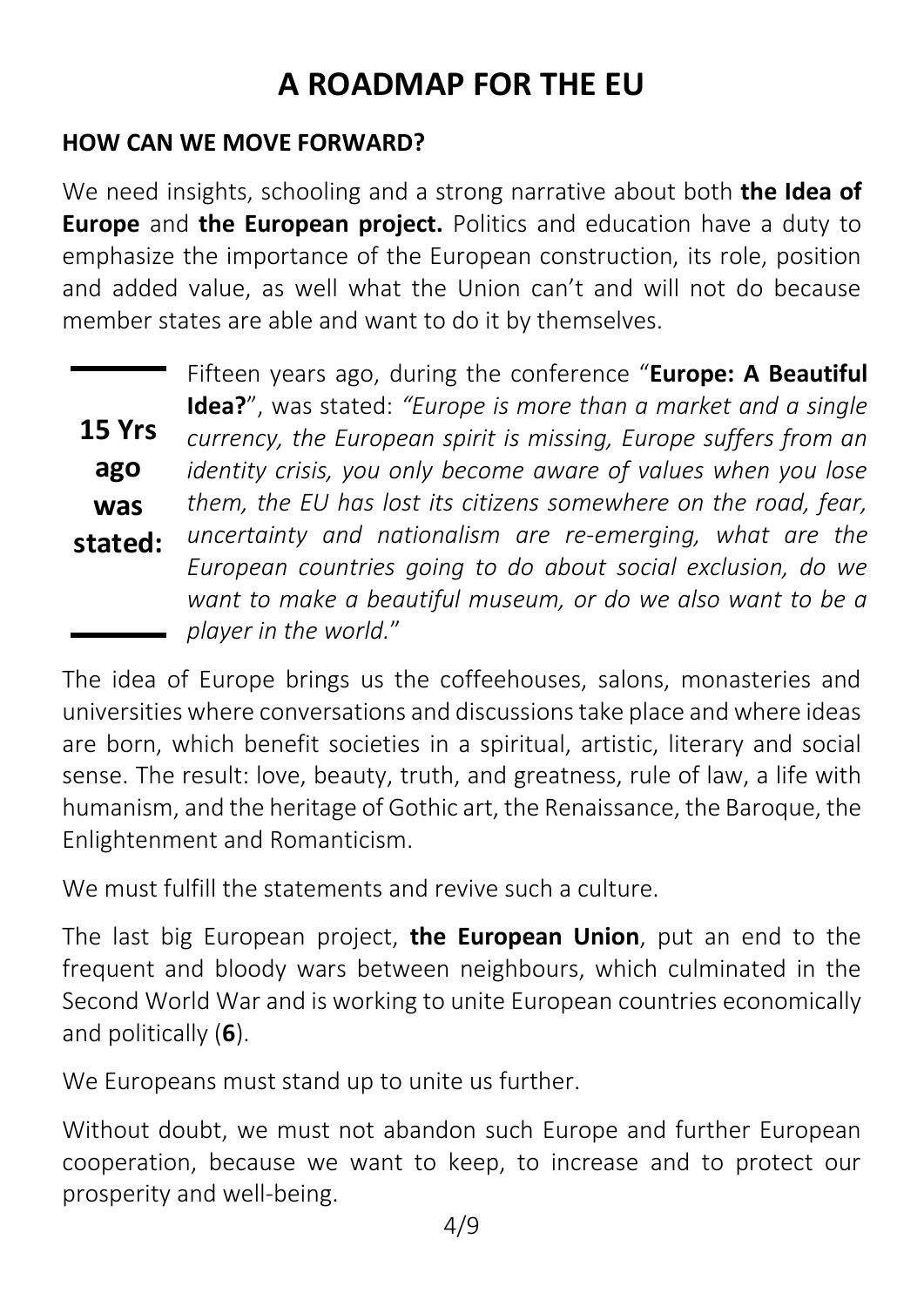But by means of which polity? Is the current construction of a mostly regulatory organisation adequate? Does Europe need to move towards a more federal system? Can the EU to become a replica of a nation-state? And what interests and sovereignty involved?

To play on the 'Grand Chessboard' and to protect our prosperity and [well](http://www.feelingeurope.eu/Pages/well-being.html)[being,](http://www.feelingeurope.eu/Pages/well-being.html) Europe must become a **global player**, ensure **values** that can serve world-wide, a strong **economy**, a solid **foreign policy** and a proper **policy for security** (**7**), accompanied by legitime transparent institutions, supranational in nature, to settle matters. Not by a Hobbesian performance, but by a humanistic attitude. Europe should fulfill the need to operate as a major power, acting between the US and China.

#### **WHAT HAS ALREADY EMERGED?**

Europe started the most successful integration experiment of all time, building an ideal of a civil society and has committed itself to multilateralism. Partly thanks to a well-functioning internal market, it is in this world the largest area with common prosperity and long-lasting peace. While functioning of balance of powers is there by virtue of the national parliaments, there are the institutions, including the European Parliament, directly elected by European Union citizens and that has become more polyphone after the last elections. This has reduced the democratic deficit and increases legitimacy of the EU as a whole.

The **new strategic agenda for the EU 2019 – 2024** (**5**) sets out the priority areas that will steer the work of the European Council and provide guidance for the work programmes of other EU institutions and focuses on protecting citizens and freedoms, developing a strong and vibrant economic base, building a climate-neutral, green, fair and social Europe, and promoting European interests and values on the global stage.

But whether this will be enough to achieve the goals of the EU (**8**)?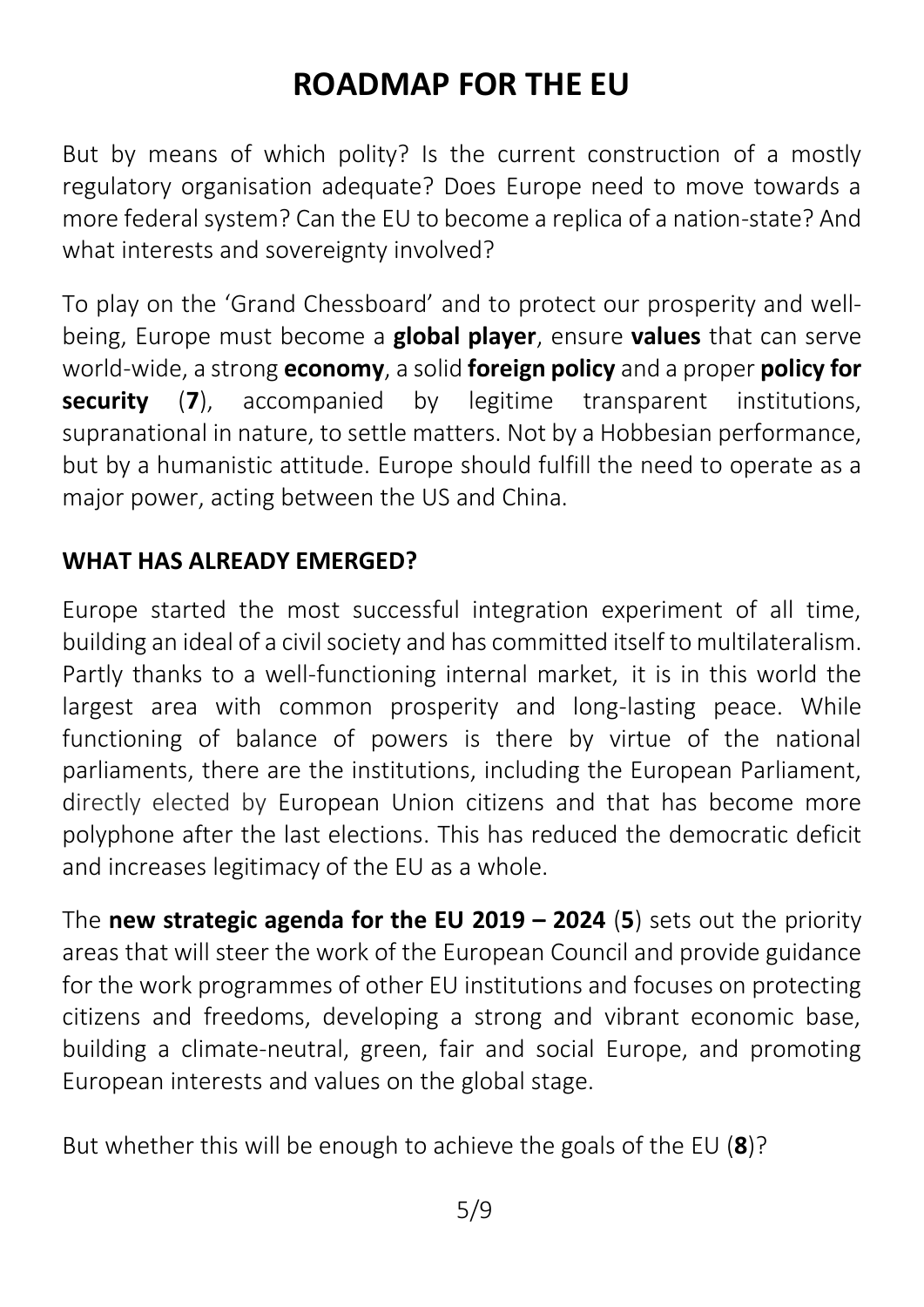#### **WHAT BIG ISSUES TO COMPLETE?**

People outside Europe say "I'm from the US", "I'm from Africa", "I'm Rus", "I'm from China". Through our vision of the nation state as a cultural and political community there is no such binding factor for Europe. We say: "I'm Dutch", "I'm British", "Tsjech", "I'm from Poland, France, Germany, Spain, Italy, Serbia, Belgium, Latvia, …….."

"Unless philosophers become kings, cities will never be freed from their afflictions," writes the Greek philosopher Plato in Politeia (around 380 BC). There is much wisdom and truth in it. In this regard also Badiou, Erasmus, Machiavelli, Hobbes, Locke, Rousseau, Decartes, Smith, Durkheim, Engels, Mill, Engels, Marx, Žižek, Keynes, Hayek, Rawls, Augustine, and many others guides us.

Can the European people find out a new movement from the humanities that provide mutual connection and gives truly satisfaction? So that eventually we will be able to say: *Nous sommes des Européens!* (**9**).

And if the member-states are willing to share sovereignty towards the EU concerning a number of key issues in order to resolve these and the EU could stand more visible and active in the member-states, will this, coupled to a common ideal how to live together, reduce a community deficit? (**10**).

Without losing sight of reality, we are obliged to imagine a common ideal how to live together, not with populism but by building on a common factual basis, a shared analysis framework and the making of compromises to resolve big issues. This all in consultation with citizens.

And with a European humanism, ethics of comity, a wide spread European solidarity, coupled with conditionality, and a modern social contract (**11**).

That desire must be radiated and, together with a fully fledged authority and monetary unit, which should steer our protection, energy security, reduction of pollution, and a social Europe, be our roadmap for the era to come.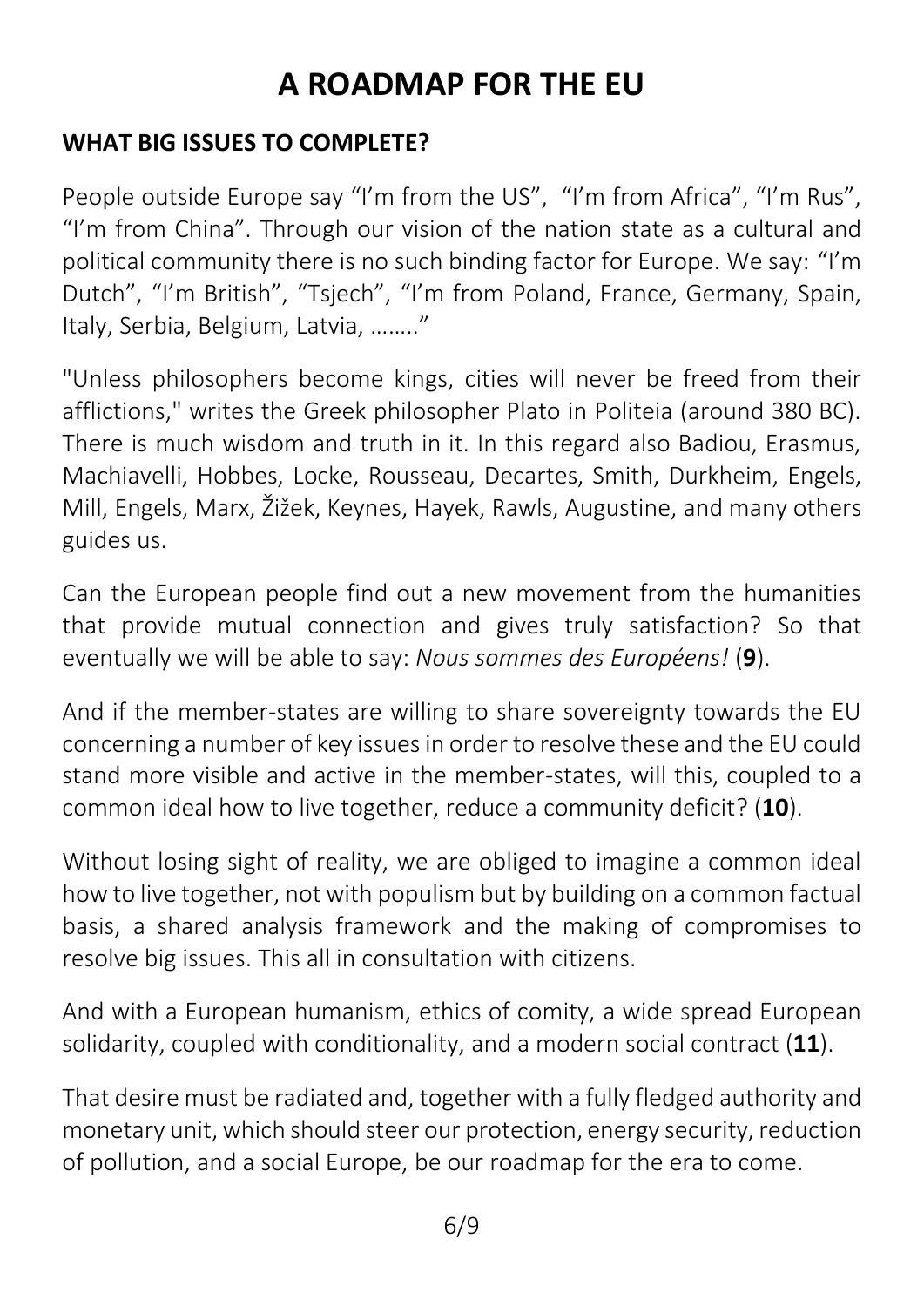#### **Is it the Council, stupid?**

A Union is an organization with members who have the same goal in mind. The 'European authority' (**12**) is nor a fully internationally recognized single political entity, neither a replica of a nation-state or central government, but a group of cooperating states that retain their independence.

Many important decisions are made by the Council, often taking national interest into account. The view that the Commission then represents Europe and the Parliament the citizen may be correct, but can within such system, Europe ever become great? That is possible when the Council wants to invest in Europe and makes a turn with the help of a transgovernmental method (**13**) and coordinated sovereignty.

The EU should marshall herself a stronger international position, start a more effective representation in IO's, organize European elections in which pan-European parties can participate (we saw eg. the pan-European political movement Volt take the bumpy road in creating a true European party), act with a fully-fledged role of the EU in the world through a common foreign-, security- and defence policy, and enter into political agreements for protection, energy, pollution, and the euro unit.

#### **Monetary unit**

The **euro** was developed to promote international trade and to become an important currency on the world market. However, imperfections in the architecture, found both before and after the introduction, and the new birth of neoclassical economic school of thought, societies got into the Great Recession. 2 Major steps must be taken:

- 1. the euro for the purposes for which the currency was conceived: thus strengthen its construction (**14**) and reduce the high money debt
- 2. a new interpretation of the economic system of capitalism. In its current form the system has upset a healthy balance amoung its various means and ends. Moderation and self-correction are the hallmark of sustainable equilibrium to meet the broadest needs of the people.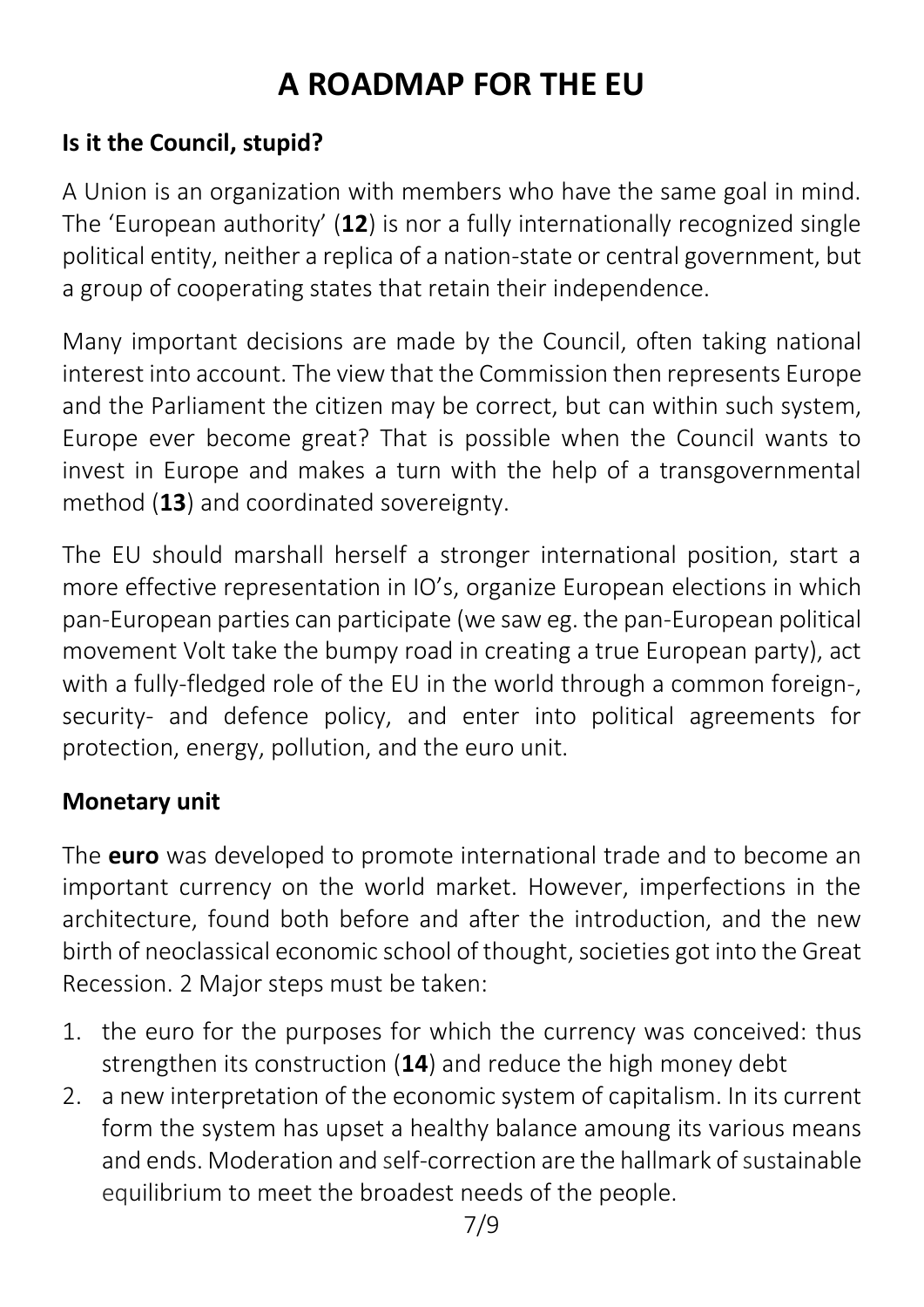## **Protection**

As mentioned in the introduction, there are serious external and internal threats to fight. NATO has been challenged, there is no European army, no effective control of our external borders. **How are we going to protect our way of life?** (**15**). Do we really understand what it means to have a territory?

In addition to its soft power instruments, the EU should conduct Realpolitik. Border-control is a requirement that must be there for the survival of a state. To cross the border of the country that is included in the Schengen area a valid identity document is shown and in absence no access is allowed (**16**).

Why is there no European army? Why does Europe not have a permanent seat in the UNSC? Europe, arrange a shared strategic culture for European defence (**17**) to organize effective power.

### **Energy**

Energy is indispensible to all human or industrial activity. Europe needs a common energy policy in order to guarantee for its citizens energy at reasonable and stable prices, to maintain its industrial competitiveness, to promote sustainable development and, due to climate, the transition to a low-carbon society and to ensure security of energy supply for all Europeans.

Energy demand is inelastic and supply often requires very large investments. Moreover, energy is increasingly being transported and transmitted via networks. The construction and operation of these grids raise technical, financial and regulatory issues. And finally, energy sources and carriers and energy technologies change over time.

### **What is th**e **status about the energy strategy for Europe?**

### **Pollution**

Approximately one third of all **CO2 emissions** due to human activity come from fossil fuels used for generating electricity, with each power plant capable of emitting several million tonnes of CO2 annuall[y.](http://www.co2captureandstorage.info/co2db.php)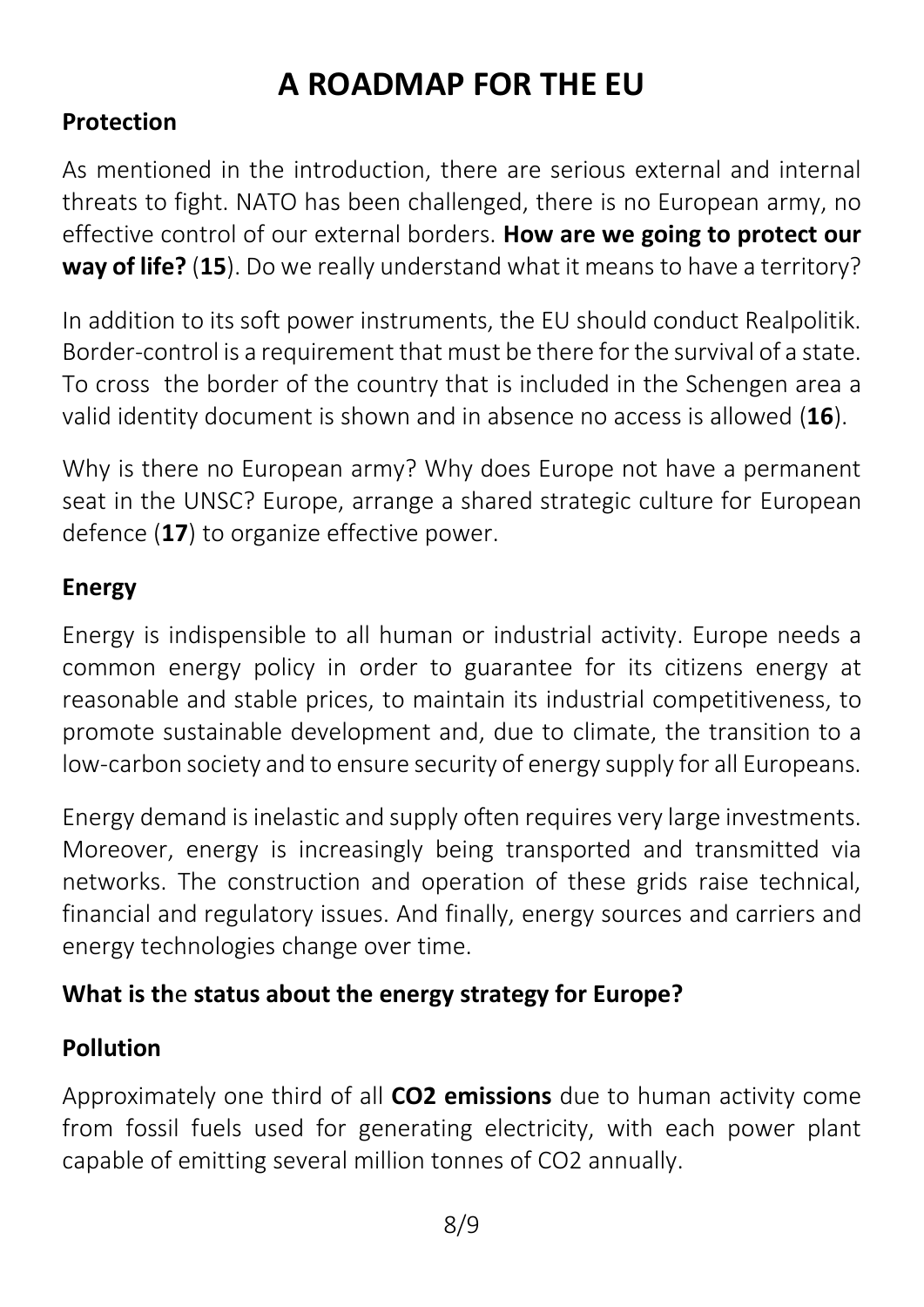Europe wants energy-efficient houses, less 'old' fuels, more trains, fewer trucks, taxing aviation, CO2 collection and storage, and fast linking of energy networks.

No lack of plans. Europe must be climate neutral by mid-century. No more emissions of greenhouse gases and if that is the case, they must be collected and stored.

That is the ambition of the European Commission, on behalf of the memberstates (**18**).

We produce 311 million tonnes of new plastic annually. More and more plastic waste is floating in our oceans and seas. Every year, about 5 million tons end up in it. This comes from waste that we throw away in the street, fishing nets that are left behind, but also by washing synthetic clothing or by brushing teeth. All these different types of plastic together form the **plastic soup** in the seas and oceans.

### **Only collective approach and acting is eligible to find and apply solutions for major cleaning of pollution**.

### **Social Europe**

In April 2008 the European Commission in cooperation with the Center for European Policy Studies organised the conference "**Is [Social Europe Fit for](http://www.feelingeurope.eu/Pages/CEPS%20Is%20social%20Europe%20fit%20for%20Globalisation%203-09-07en16-04-08_en.pdf)  [Globalisation](http://www.feelingeurope.eu/Pages/CEPS%20Is%20social%20Europe%20fit%20for%20Globalisation%203-09-07en16-04-08_en.pdf)**". The event was related for a part to the Commission's preparations for a renewed Social Agenda. Nevertheless, in 2017 there were 112.8 million people in the EU-28 who lived in households at risk of poverty or social exclusion (AROPE). That begs to work on improvement of the social system.

The Europe 2020 strategy promotes social inclusion, in particular through the reduction of poverty, by aiming to lift at least 20 million people out of the risk of poverty and social exclusion.

### **What is the progress? Is the objective achieved?**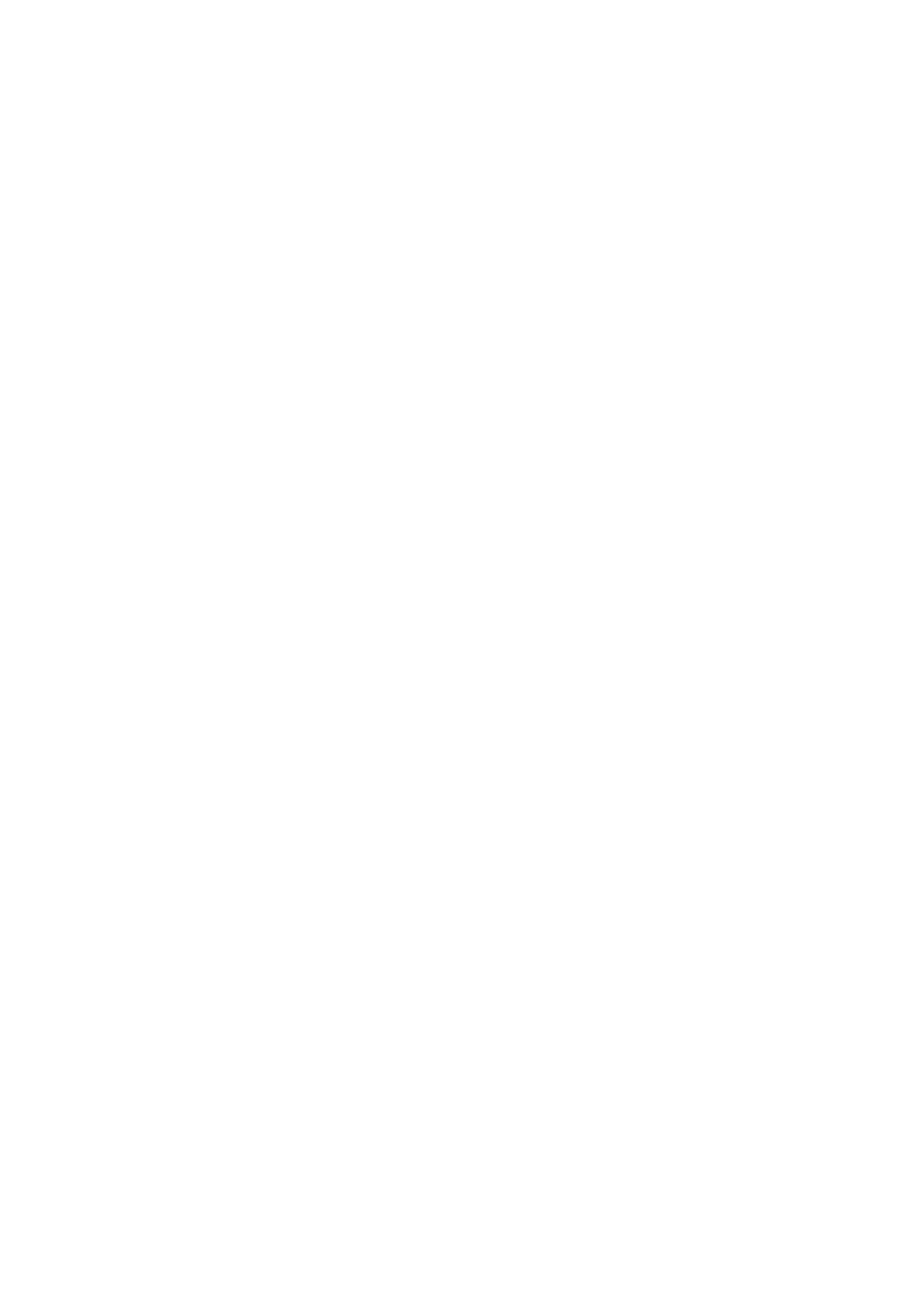#### **References**:

#### **Page 1/9**

(**1**) 'Since the disappereance and silence of the gods and when Christus had still to come, there was from Cicero till Marcus Aurelius a unique moment where was only man' (NEXUS Institute, brochure 'The Ring or What Will Rule the World?).

(**2**) The name of the oldest and longest road link between the East and the West of Europe.

(**3**) e.g. 'yellow vests': 'Lettre ouverte au Président de la République de la part des gilets jaunes de Rouen (1-1-2019, François Boulo), and many other protests in other countries.

(**4**) a collection of home affairs and justice policies designed to ensure security, rights and free movement within the EU. Some notable projects related to the area are the European Arrest Warrant, the Schengen Area and Frontex patrols

#### **Page 2/9**

(**5**) protecting citizens and freedoms **|** developing a strong and vibrant economic base **|** building a climate-neutral, green, fair and social Europe **|** promoting European interests and values on the global stage (**[https://www.consilium.europa.eu/en/eu-strategic-agenda-](https://www.consilium.europa.eu/en/eu-strategic-agenda-2019-2024/)[2019-2024/](https://www.consilium.europa.eu/en/eu-strategic-agenda-2019-2024/)**)

#### **Page 4/9**

(**6**) 'As of 1950, the European Coal and Steel Community begins to unite European countries economically and politically in order to secure lasting peace: **[https://europa.eu/european-union/about-eu/history/1945-1959\\_en](https://europa.eu/european-union/about-eu/history/1945-1959_en)**

#### **Page 5/9**

(**7**) EU in UN: granted permanent observer status, right to speak, to propose. Not granted to vote. Proposal for a permanent UNSEC-seat is dismissed by France.

(**8**) "to promote peace, its values and the well-being of its citizens **|** offer freedom, security and justice without internal borders **|** sustainable development based on balanced economic growth and price stability, a highly competitive market economy with full employment and social progress, and environmental protection **|** combat social exclusion and discrimination **|** promote scientific and technological progress **|** enhance economic, social and territorial cohesion and solidarity among EU countries **|** respect its rich cultural and linguistic diversity **|** establish an economic and monetary union whose currency is the euro.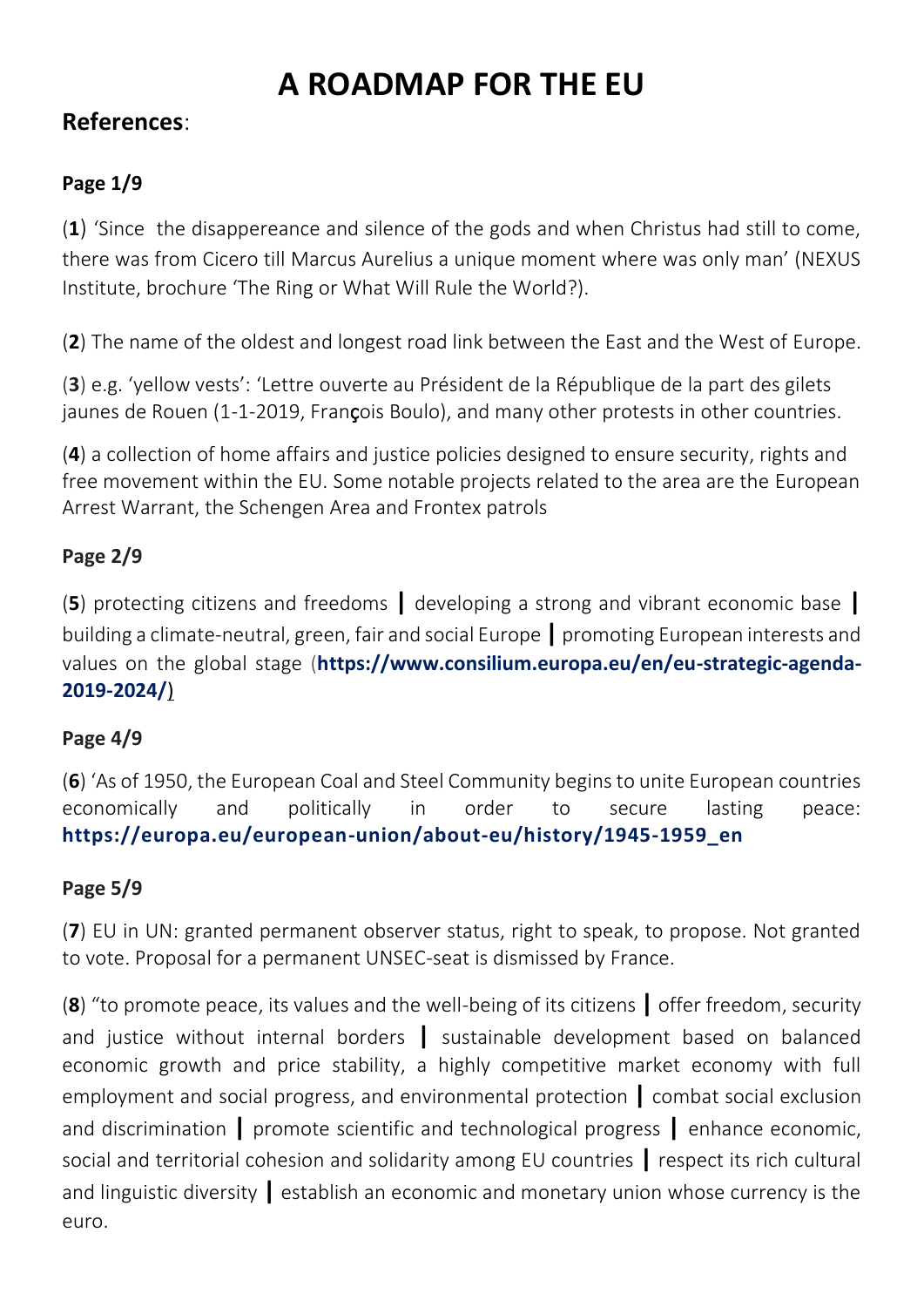#### **Page 6/9**

#### (**9**) **[Je suis Européen!](https://nexus-instituut.nl/en/activity/je-suis-europeen/)** *Nexus Symposium*

(10) "**[The EU makes a new push for democracy](https://wms.flexious.be/editor/plugins/imagemanager/content/2140/PDF/2019/Constitutional_reform.pdf)**" (Andrew Duff, 28 November 2019)

(**11**) social contract, ensuring the legitimacy of the authority of the state over the individual, **[https://www.rousseauonline.ch/Text/du-contrat-social-ou-principes-du-droit](https://www.rousseauonline.ch/Text/du-contrat-social-ou-principes-du-droit-politique.php)[politique.php](https://www.rousseauonline.ch/Text/du-contrat-social-ou-principes-du-droit-politique.php)**

#### **Page 7/9**

(**12**) the European Parliament, the European Council (defines the general political direction and priorities), the Council of the European Union, the European Commission, the Court of Justice of the European Union, the European Central Bank and the Court of Auditors.

(**13**) Clingendael, '**[COMPARATIVE TRENDS IN EU GOVERNANCE](https://www.clingendael.org/publication/comparative-trends-eu-governance)'** (04 JUL 2019): We observe an emerging split between policy areas that are governed by the Community/Ordinary method, such as more technical single market issues, and politically sensitive policy areas that are governed by what is usually termed as "intergovernmentalism." However, the governance structures that we see emerging in politically sensitive policy areas cannot be properly described as "intergovernmental" because they display a stable set of new interinstitutional relations, in which the European Commission also plays a varying role, albeit that the Member States overall have a more pronounced role. Hence, we see a shift from "the" interinstitutional balance to the emergence of two different interinstitutional balances: the Ordinary method and the Transgovernmental method.

Transgovernmentalism is characterised by a bigger role for the Member States and a less strategic role for the Commission (and hence the EP and European Court of Justice) compared to the Ordinary method, but goes beyond simple intergovernmental governance, because it is clearly based on standing European practices, meetings with defined procedures and reporting mechanisms. Evidently, the role of the European Parliament is different in both areas. The consequence for the further development of defence policy is that we assume that it will develop along the lines of transgovernmental governance, even though the European Commission and potentially other EU institutions might favour the "efficiency" of a single, Ordinary method, with a more focal role for the European Commission in the interinstitutional balance.

(**14**) OMT programme, the consequences of the Central Bank's balance sheet reduction, the amount of sovereign debts, a mechanism to prevent unsustainable deficits in the future (halt government financing and regulate cash flows until the deficit has been resolved), apply SGP criteria, further reinforcement through a 'European Monetary Fund'/ ESM, SSM, Bicc, completing the Banking Union, no bypasses that will serve as transfer union.